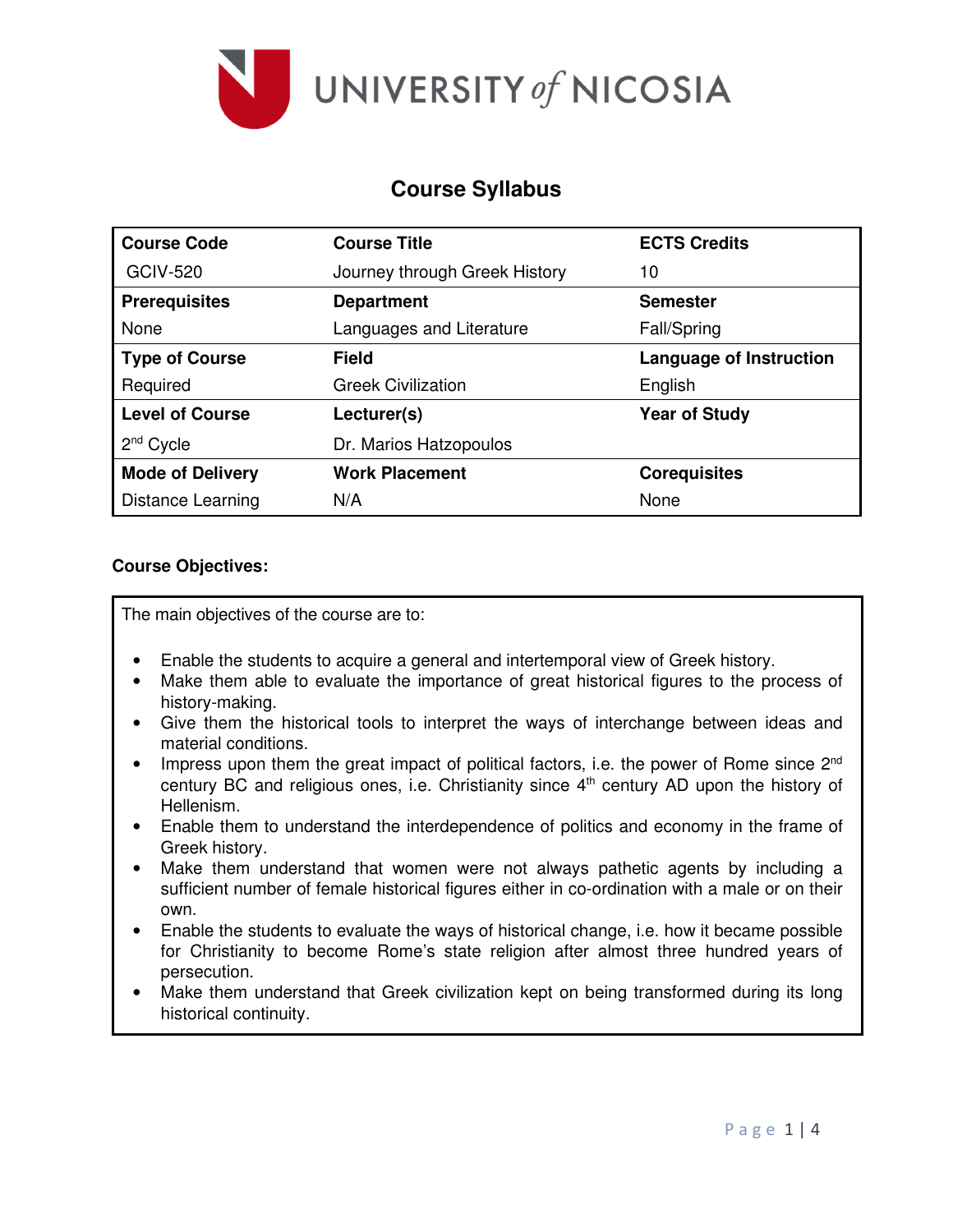

## **Learning Outcomes:**

After completion of the course students are expected to be able to:

- 1. Have created a mental outline of Greek history and civilization from the  $7<sup>th</sup>$  century BC to 19<sup>th</sup> century AD.
- 2. Have been familiarized with some of the most important historical figures of Greek history.
- 3. Have come to terms with the watersheds of Greek history.
- 4. Set up a frame of the continuity of the idea of Hellenism from antiquity to late 19<sup>th</sup> century.

### **Course Content:**

The course "GCIV 520 – Journey through Greek history: great historical figures from antiquity to the late nineteenth century" hopes to cover the trends in history via the use of parallels and of using again after a large period of bias, the method of considering great historical personalities as creators of historical events, always in interaction with the people as a whole and the specific historical circumstances of their era: Following the new wave of shedding light to the role of women in history, several units of the course are focused on strong female historical figures.

- 1. The archaic period (750-489 BC): Solon the great lawgiver, statesman and poet in 6th c. BC Athens. Alcaeus and Sappho: the spokesmen of aristocracy in archaic Lesbos and sexual politics in the service of class–war.
- 2. The emergence of democracy in Athens: Ephialtes and Cleisthenes: founders of Athenian democracy. Cimon and Pericles: leaders of the great political factions of 5th c. BC Athens.
- 3. The unification of the Greek world and the Oikumene: Alexander the Great (332-323 BC).
- 4. Struggling to keep autonomy in a world threatened by Rome: Philopoemen, the great conservative leader of the Achaean League in the 2nd c. BC. Last of the Lagids: Cleopatra the  $7<sup>th</sup>$  in Egypt (1<sup>st</sup> c. BC).
- 5. The emergence of a Christianized world: Constantine the Great and his mother St Helena (4<sup>th</sup>) c. AD).
- 6. Last images of paganism: Julian the Apostate (361-363 AD). Hypatia the Alexandrian philosopher and mathematician  $(5<sup>th</sup>$  c. AD).
- 7. The codification of Roman law and the short-lived re-unification of the Eastern and Western parts of the Roman Empire: Justinian and his wife, Theodora,  $(6<sup>th</sup>$  c. AD). The Holy War for the control of the Holy Land and the adoption of the Greek language as the official language of the Byzantine Empire: Heraclius (7<sup>th</sup> c. AD).
- 8. Iconoclasm and the Arab threat: Leon the 3<sup>rd</sup>, the emperor who started Iconoclasm and tried to abolish the institution of monasticism. Irene the Athenian and Theodora, the widowed Empresses, who as regents restored the veneration of the holy icons in Byzantium ( $8<sup>th</sup>$ - $9<sup>th</sup>$  c. AD).
- 9. Decline and renewal: Basil the 2<sup>nd</sup>, the warrior emperor who crushed the Bulgarian expansion  $(11<sup>th</sup>$  c. AD). Alexios Comnenos, the emperor who was a victor in war but lost in the field of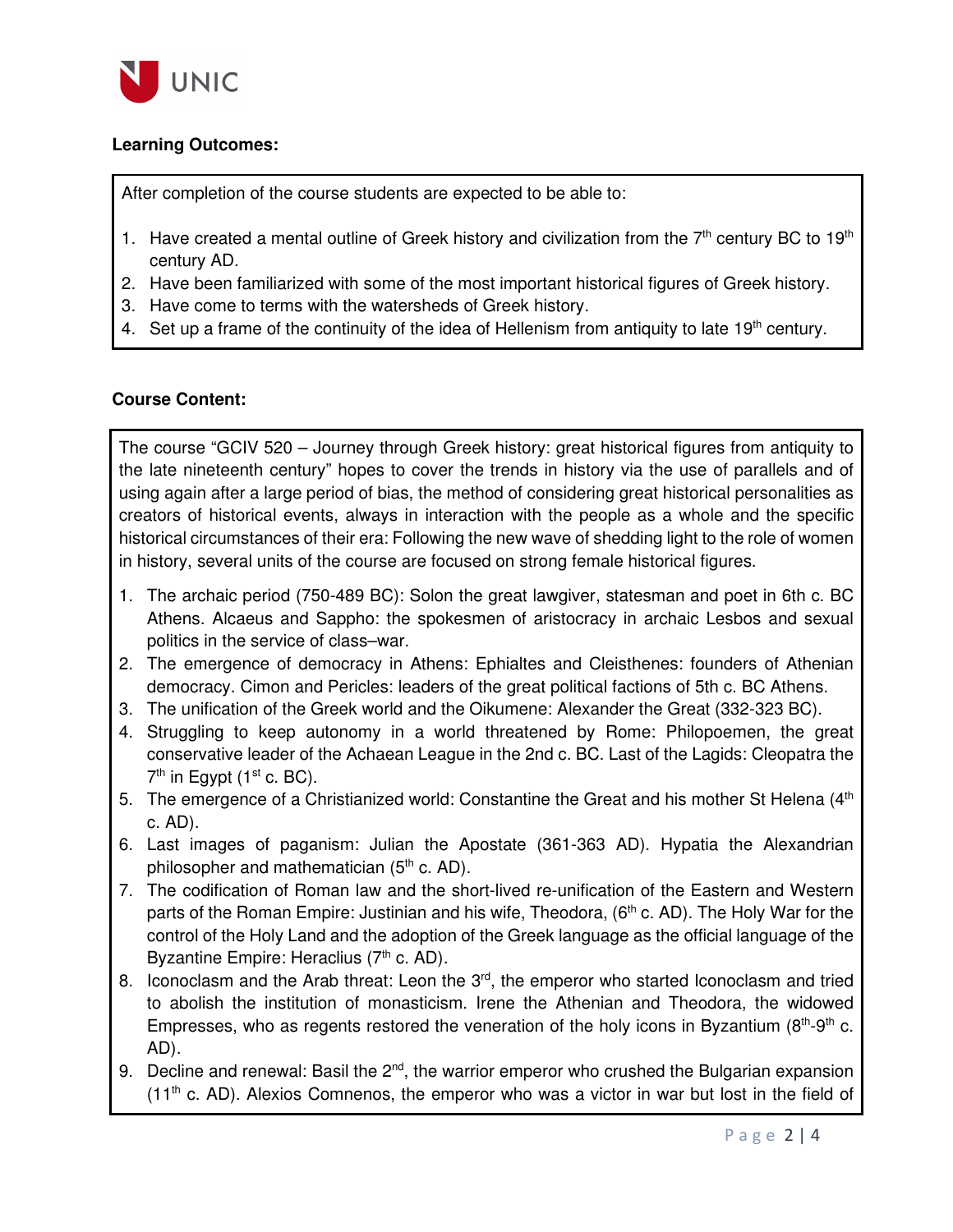

economy. Anna Comnena, the princess who would become a king but ended up as a reluctant Historian  $(11<sup>th</sup>-12<sup>th</sup>$  c. AD).

- 10. Ioannis Vatatzis: the 1<sup>st</sup> emperor who used the name Hellenes for his subjects in his edicts and the one who paved the way for the liberation of Constantinople by the Franks,  $13<sup>th</sup>$  c. AD. The fall of Byzantium: Constantine Palaelogos, Last Byzantine emperor (1449-1453).
- 11. Keeping the Christian faith alive: St Philothea, the nun who defended women and slaves in 16th c AD Turkish occupied Athens. Kosmas of Aetolia, the monk who defended Greek language and the Orthodox faith in 18<sup>th</sup> c. AD Turkish occupied Greece. General Macrygiannis, hero of the War of Independence (1821-1829) and defender of Greek historical heritage.
- 12. Count Ioannis Kapodistrias: the great diplomat who became the architect of the Modern Greek state. Charilaos Trikoupis:  $1<sup>st</sup>$  of the modernizers of Greek politics and economy (late  $19<sup>th</sup>$  c. AD).

#### **Learning Activities and Teaching Methods:**

Lectures, on-line interaction, assigned readings, videos.

#### **Assessment Methods:**

Weekly interactive exercises and activities

Final Assessment, in week 14-16

#### **Required Textbooks / Readings:**

| <b>Title</b>                                                         | Author(s)                                                                                                   | <b>Publisher</b>              | Year | <b>ISBN</b>           |
|----------------------------------------------------------------------|-------------------------------------------------------------------------------------------------------------|-------------------------------|------|-----------------------|
| Ancient<br>Greece: A<br>Political, Social<br>and Cultural<br>history | Sarah B. Pomeroy,<br>Walter Donlan,<br><b>Stanley Mayer</b><br>Burstein, Jennifer<br><b>Tolbert Roberts</b> | Oxford<br>University<br>Press | 1999 | 0195097432            |
| A history of<br><b>Byzantium</b>                                     | Timothy E. Gregory                                                                                          | Wiley-<br>Blackwell           | 2009 | 978-1-405-<br>18471-7 |
| Modern<br>Greece: A short<br>history                                 | C.M. Woodhouse                                                                                              | Faber and<br>Faber            | 1999 | 0571197949            |
| The Black<br>hunter: Forms                                           | P. Vidal-Naquet                                                                                             | John<br>Hopkins               | 1983 | 0-8018-3251-9         |